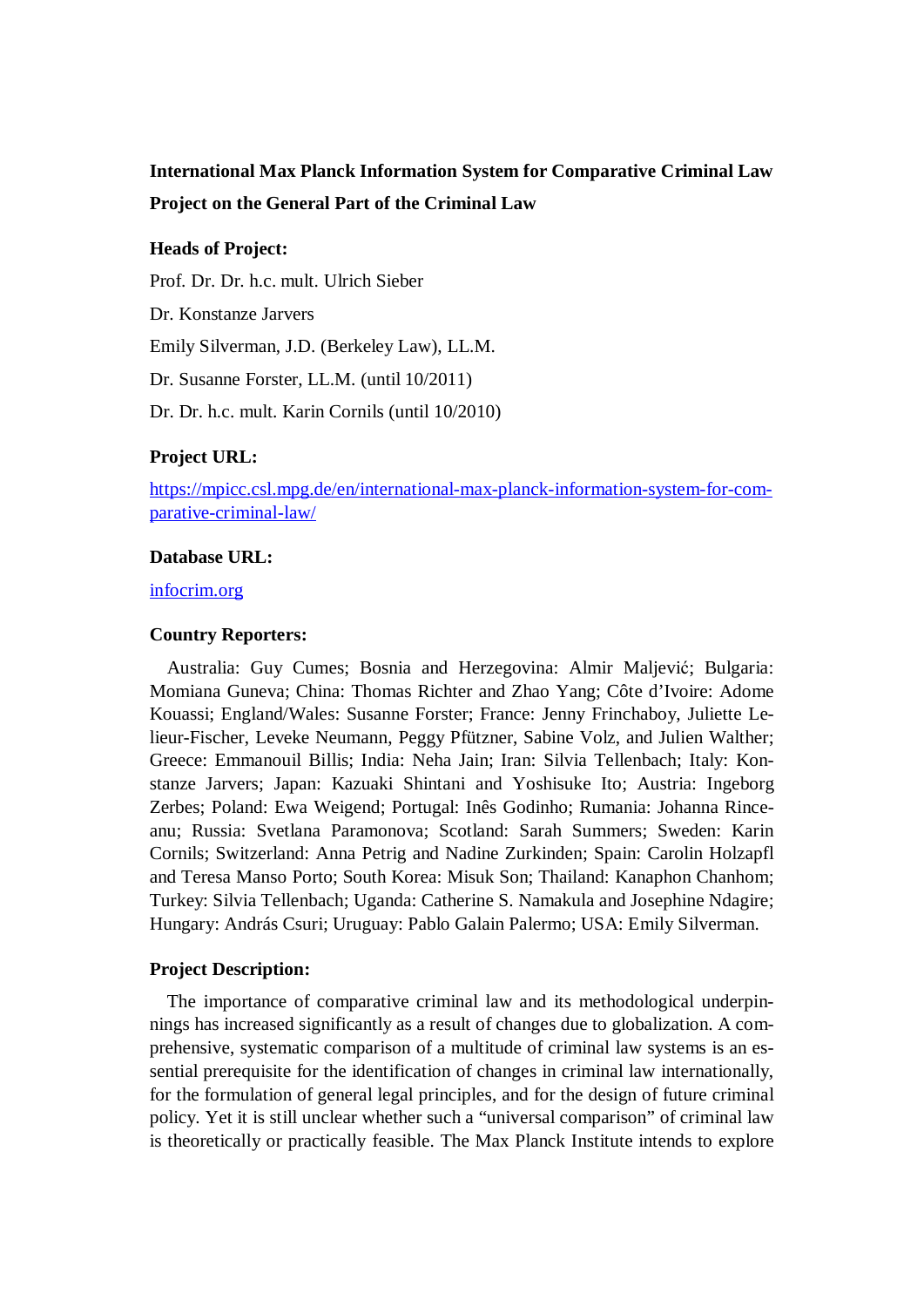this and related issues in its project "International Max Planck Information System for Comparative Criminal Law."

The project's chief objectives are to develop an international meta-structure of criminal law and to draft a canon of international criminal law. In a first step, the study will determine whether, given the diversity of criminal law systems around the world, it is possible to elucidate an overarching structure that can serve as the basis of a systematic and functional legal comparison. Such a meta-structure is a prerequisite for analyzing approaches adopted around the world to date, identifying common legal principles, and drafting an international canon of criminal law and international model codes. A group of criminal law comparativists at the Max Planck Institute in Freiburg set out to craft such a universal meta-structure for the general part of the criminal law. They tested their proposed structure by using it as the basis for country reports on 12 representatively selected legal systems.

In addition to its basic research goals, the project has a practical, application-oriented objective, namely, the development of an information system for the comparison of the criminal laws of the legal systems under study. The idea is to produce both a comprehensive encyclopedia of criminal law around the globe – thereby meeting the challenge posed by Professor Claus Roxin in 1999 when he called for a traditional compendium of criminal law as the "future task of global criminal law science" – and, as the highly-structured collection of data evolves, to create an electronic system for use on the Internet that will contribute to advances in computerbased comparative criminal law. The system is freely accessible at infocrim.org. The goal is to facilitate the analysis of participating legal systems on the basis of their country reports not only in full text and with the help of a hierarchically-structured classification system but also by means of meta-parameters that have been formulated using techniques of comparative law. Ultimately, this information system will evolve into a tool that makes entirely new kinds of comparative analyses possible.

Results of the pilot project – a total of five German-language volumes – were published in 2008, 2009, and 2010. Meanwhile, a second group of researchers has embarked upon another round of testing of the meta-structure. This second group, writing in English, is tasked with preparing country reports on 13 more legal systems. Additional country reporters have joined the project over the course of time. The ensuing comparative legal analysis will serve as the first building blocks of an international canon of criminal law. Thus, this project constitutes the cornerstone not only of the Institute's research focus on comparative criminal law but also of its focus on the international harmonization of criminal law.

#### **Print Publications:**

Sieber, U., Jarvers, K. & Silverman, E. (eds.). National Criminal Law in a Comparative Legal Context: Volume 4.2: Special forms of criminal liability; France, Korea (Vol. S 128.4.2). Berlin: Duncker & Humblot (2021).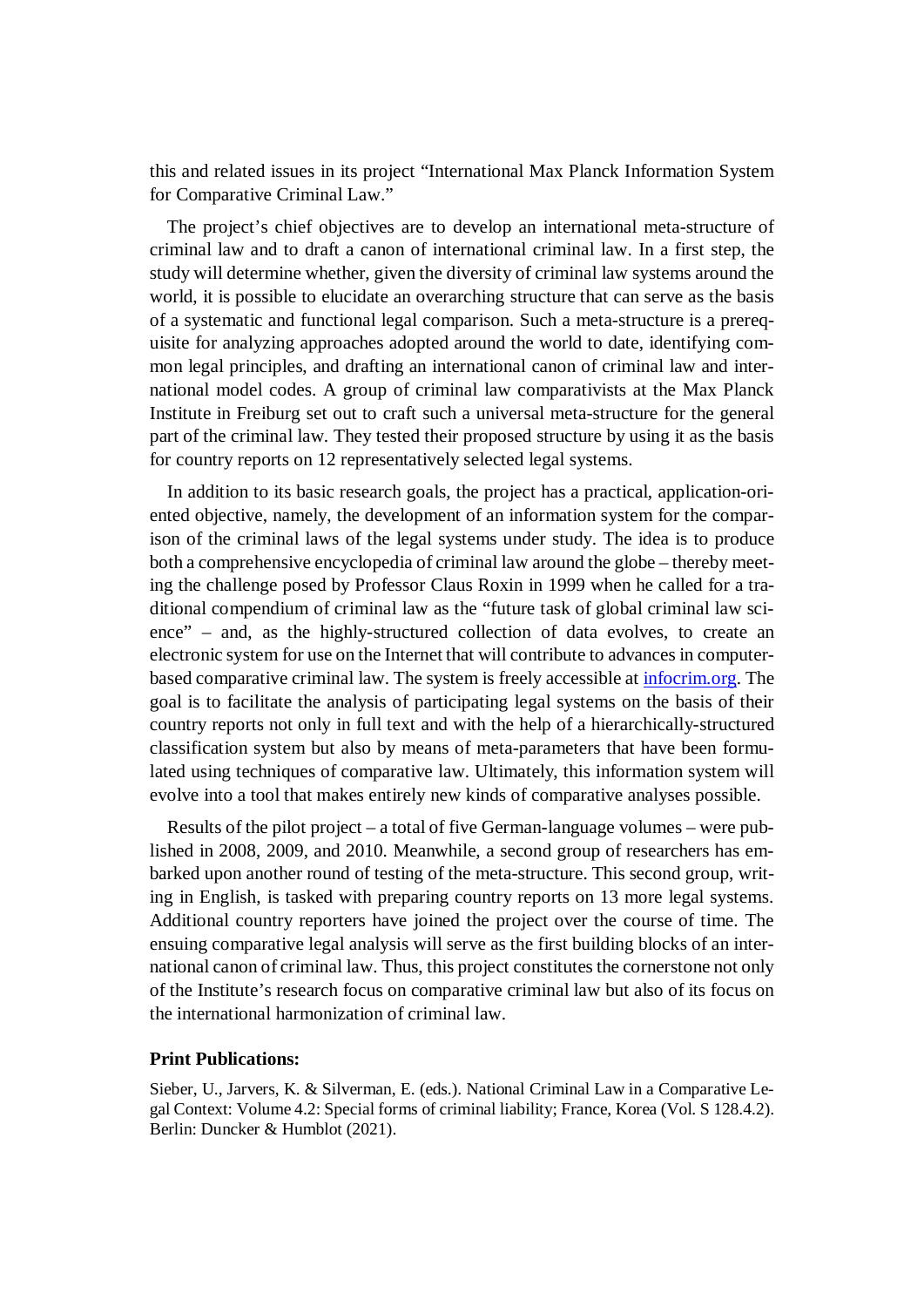– National Criminal Law in a Comparative Legal Context: Volume 5.2: Grounds for excluding criminal liability, grounds for terminating or expunging criminal liability; Bulgaria, France, Greece, Korea, Portugal, Sweden (Vol. S 128.5.2). Berlin: Duncker & Humblot (2019).

– National Criminal Law in a Comparative Legal Context: Volume 1.5: Introduction to national systems; India, Italy, Romania, Spain (Vol. S 128.1.5). Berlin: Duncker & Humblot (2018).

– National Criminal Law in a Comparative Legal Context: Volume 2.2: General limitations on the application of criminal law; France, Greece, Korea, Portugal, Sweden, Thailand, Turkey Uganda, (Vol. S 128.2.2). Berlin: Duncker & Humblot (2017).

– National Criminal Law in a Comparative Legal Context: Volume 3.2: Defining criminal conduct; Austria, Bulgaria, France, Greece, Portugal, Thailand, Turkey, Uganda (Vol. S 128.3.2). Berlin: Duncker & Humblot (2017).

– National Criminal Law in a Comparative Legal Context: Volume 5.1: Grounds for excluding criminal liability, grounds for terminating or expunging criminal liability; Australia, Japan, Russia, Switzerland, Turkey, Uganda (Vol. S 128.5.1). Berlin: Duncker & Humblot (2016).

– National Criminal Law in a Comparative Legal Context: Volume 4.1: Special forms of criminal liability; Australia, Japan, Russia, Switzerland, Turkey, Uganda (Vol. S 128.4.1). Berlin: Duncker & Humblot (2015).

– National Criminal Law in a Comparative Legal Context: Volume 1.4: Introduction to national systems; Austria, France, Russia, Uganda (Vol. S 128.1.4). Berlin: Duncker & Humblot (2014).

– National Criminal Law in a Comparative Legal Context: Volume 1.3: Introduction to national systems; China, Japan, Poland, Turkey (Vol. S 128.1.3). Berlin: Duncker & Humblot (2014).

– National Criminal Law in a Comparative Legal Context: Volume 1.2: Introduction to national systems; Australia, Côte d'Ivoire, Greece, South Korea (Vol. S 128.1.2). Berlin: Duncker & Humblot (2013).

– National Criminal Law in a Comparative Legal Context: Volume 1.1: Introduction to national systems; England/Wales, Scotland, Sweden, Switzerland (Vol. S 128.1.1). Berlin: Duncker & Humblot (2013).

Sieber, U., Forster, S. & Jarvers, K. (eds.). National Criminal Law in a Comparative Legal Context: Volume 2.1: General limitations on the application of criminal law; Australia, Bosnia and Herzegovina, Hungary, India, Iran, Japan, Romania, Russia, Switzerland, Uruguay, United States of America (Vol. S 128.2.1). Berlin: Duncker & Humblot (2011).

– National Criminal Law in a Comparative Legal Context: Volume 3.1: Defining criminal conduct; Australia, Bosnia and Herzegovina, Hungary, India, Iran, Japan, Romania, Russia, Switzerland, Uruguay, United States of America (Vol. S 128.3.1). Berlin: Duncker & Humblot (2011).